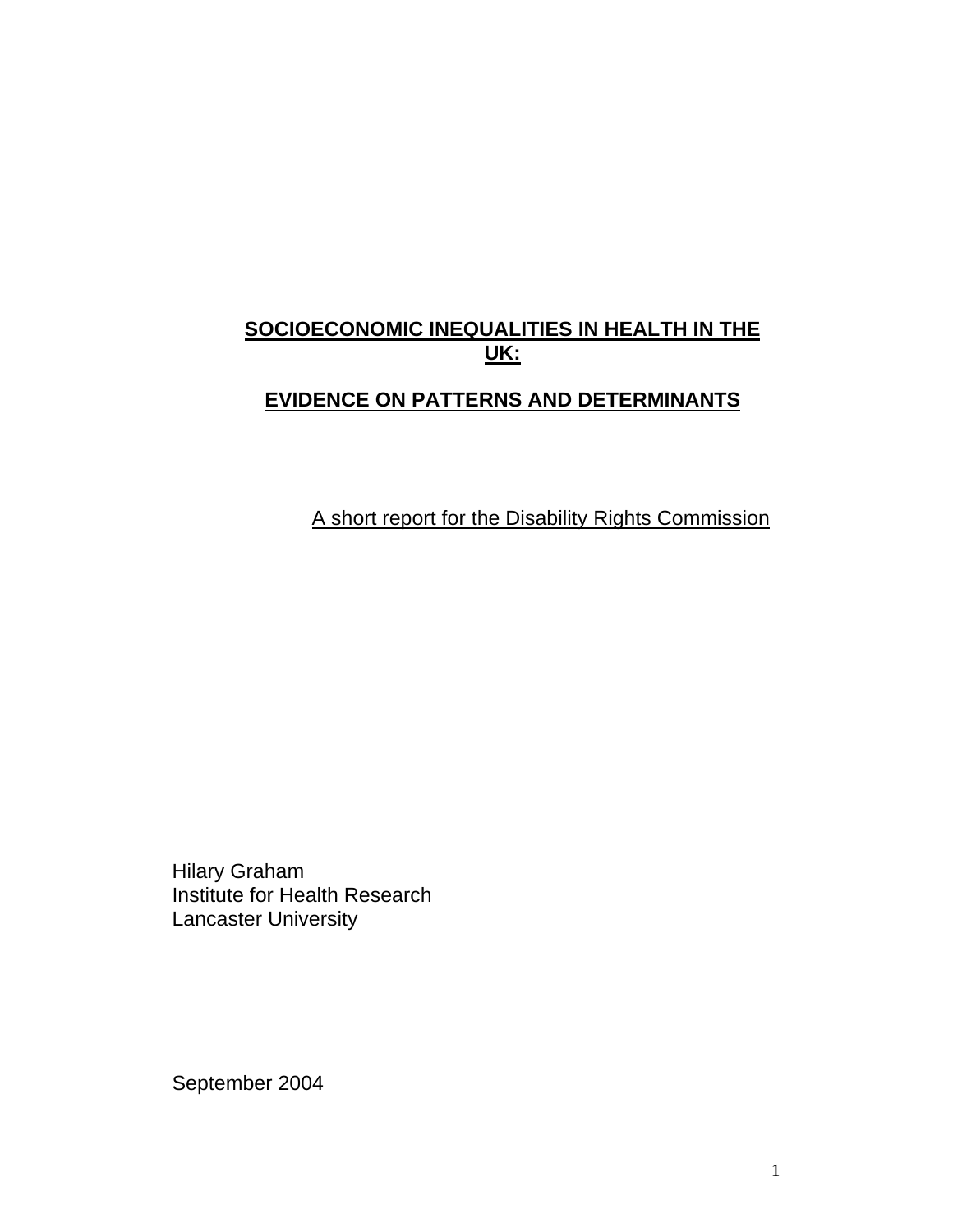## **Introduction**

The chances of living in good health and without impairment are unequal. The chances are much higher for people in more advantaged circumstances than for those further down the socioeconomic ladder. The report provides an overview of UK evidence on these health inequalities. It begins by briefly considering some key terms before summarising what is known about the patterns and determinants of socioeconomic inequalities in health.

### **Key terms**

When death rates were high, mortality provided the standard measure of the *health* of the British population. Today, attention is also paid to people's experience of ill-health and impairment: to physical ill-health and mental health problems and to physical, sensory and cognitive impairments which make it difficult to undertake everyday activities. Only slowly, however, are research and policy beginning to focus on well-being rather than ill-being.<sup>1</sup>

Measuring people's health poses ethical and methodological challenges, particularly for stigmatising health conditions where labels like 'disability' and 'mental illness' can imply that the cause lies within the individual, and not the circumstances in which they live. But while existing measures have their limitations, they highlight how unequally distributed are people's opportunities to live without illness and impairment.

The term *health inequalities* is sometimes used to describe the fact that health varies between individuals: some of us have good health, and some of us do not. However, the term is more usually understood to refer to the systematic differences in the health of groups occupying unequal positions in society. In particular, the term is used as shorthand for inequalities in health between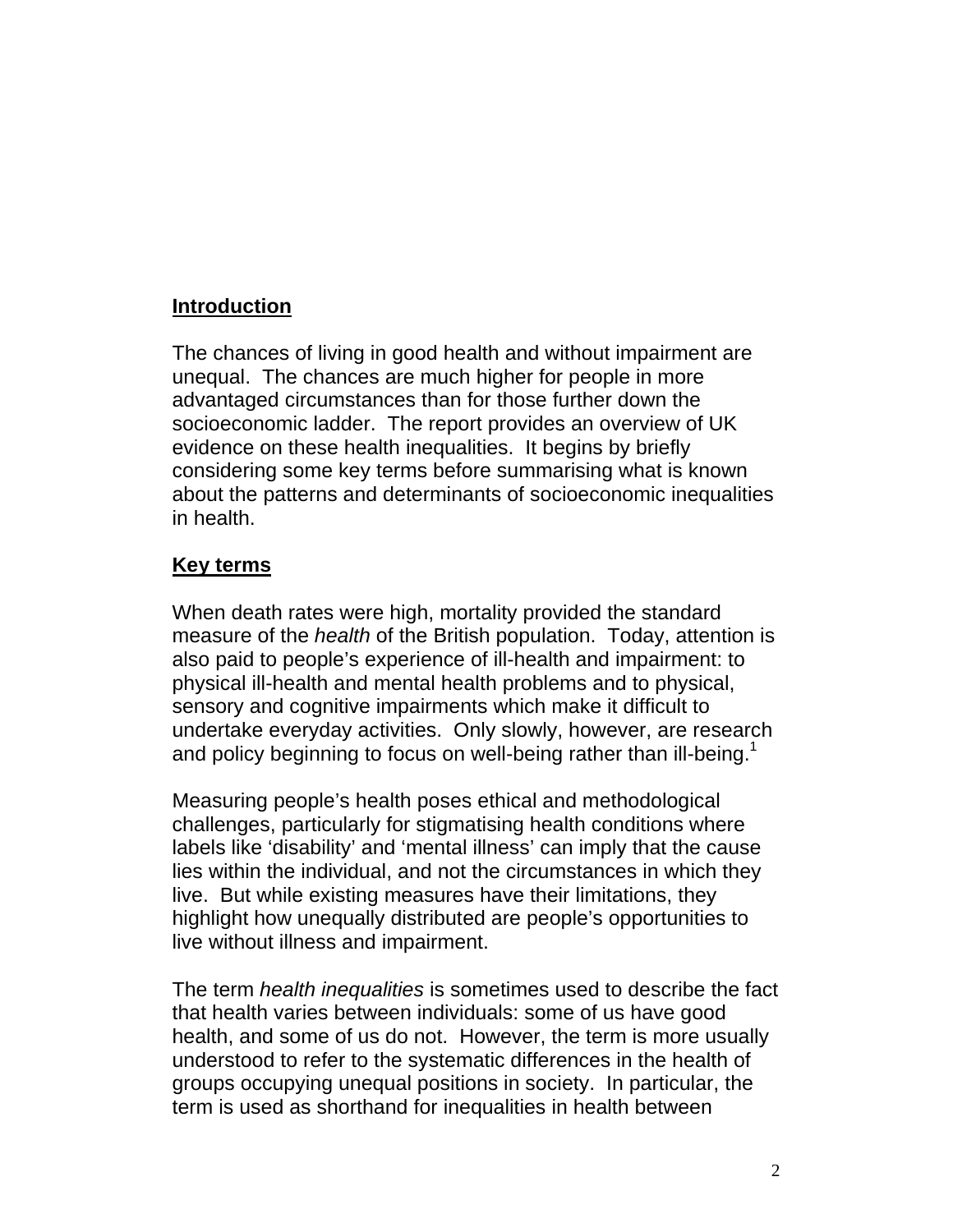socioeconomic groups. As a result, studies concerned with other forms of social inequality typically make their focus explicit, by referring to ethnic inequalities in health, gender inequalities in health etc. These new seams of research are highlighting how dimensions of inequality overlap and reinforce each other. For example, socioeconomic disadvantage has been identified as a major reason why African-Caribbeans, Pakistanis and Bangladeshis have higher rates of poor health and chronic illness than white people - and exposure to racism is an important part of why disadvantage is both more prevalent and more severe than in the white population. $2, 3$ 

*Socioeconomic position* refers to an individual's place in the social hierarchies built around education, occupation and income. These three components of socioeconomic position are important because of their determining influence on an individual's life chances and living standards. Each can be used to provide a hierarchical classification of socioeconomic position: from no qualifications to degree-level qualifications, from unskilled manual jobs to professional jobs, and from low income to high income. Housing tenure and household assets (for example, car ownership) provide additional measures of socioeconomic position.

But it is occupation which is the major measure of socioeconomic position in the UK. For unemployed and retired people, most recent occupation is often used. Children are classified by their parent's occupation and, while the practice is dying out, partner's occupation is often used for women living with men.

Occupation, education and income capture important dimensions of people's material and social circumstances. They also serve as proxies for other unmeasured processes which shape an individual's health. This means that associations between socioeconomic position and health – between parental education and child mental health for example - must be cautiously interpreted. It may not be parents' education which is the key influence on a child's wellbeing, but unmeasured factors which vary in line with it (like exposure to stressful family changes).

Because information on people's socioeconomic position is not readily available, area measures of disadvantage are often used instead (like the Townsend deprivation index and the government's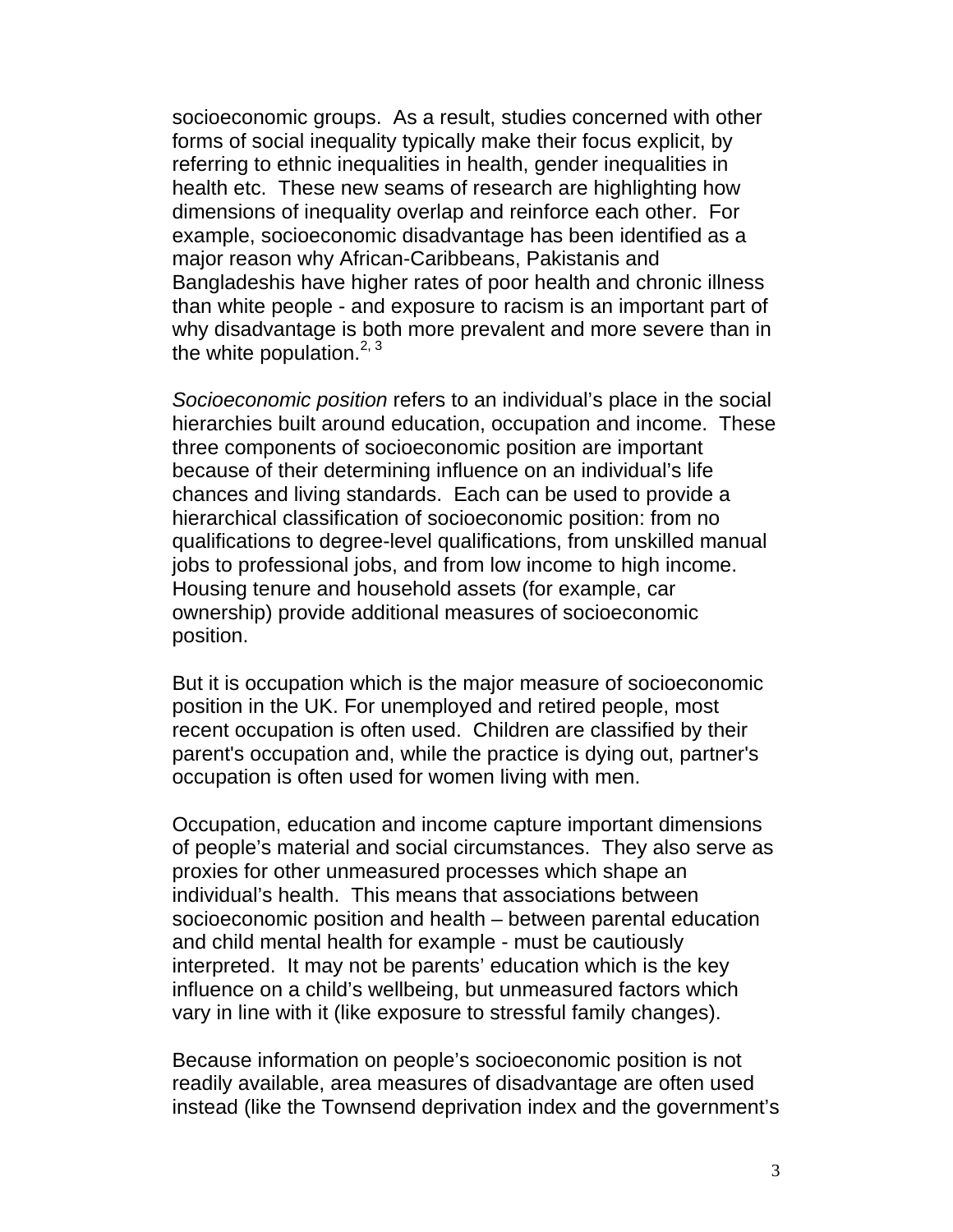new Indices of Deprivation). But there are drawbacks to these measures. Poor people living in more affluent areas are classified as not disadvantaged, while affluent people living in poor areas are. Area measures also make it hard to separate the health effects of an individual's socioeconomic position from the effects of the wider neighbourhood. This is an important limitation. There is evidence that living in a poor area, with run-down housing, poor local services and high levels of crime, takes an additional toll on health, over and above the poor personal circumstances of the people who live there. For example, 'area effects' have been identified on children's intellectual development and on adult health, with the influence of area characteristics remaining after adjustment is made for socioeconomic position.<sup>4, 5</sup>

#### **Patterns of socioeconomic inequalities in health**

Socioeconomic inequalities in ill-health and disability typically take the form of a 'social gradient', in which those in higher socioeconomic groups have better health and fewer disabling conditions than groups below them. For a number of dimensions of health, rates in the poorest groups are particularly high, with the gradient flattening out among better-off groups (Figure 1 below provides an example).

Health inequalities are evident from the start of life. For example, there are gradients in birth weight, an important influence on subsequent cognitive and physical development and on a range of adult diseases. In childhood, there are also socioeconomic gradients in growth and height, in language and cognition as well as in social and emotional adjustment. $6$  As one example of this consistent pattern, Figure 1 describes the socioeconomic patterning of mental disorder among children aged 5 to 15 (based on data collected from children, parents and teachers)<sup>7</sup>. The study concentrated on emotional, hyperactivity and conduct disorders, experienced to a degree that they were associated with considerable distress and interfered with children's lives. Household income was used to measure children's socioeconomic position.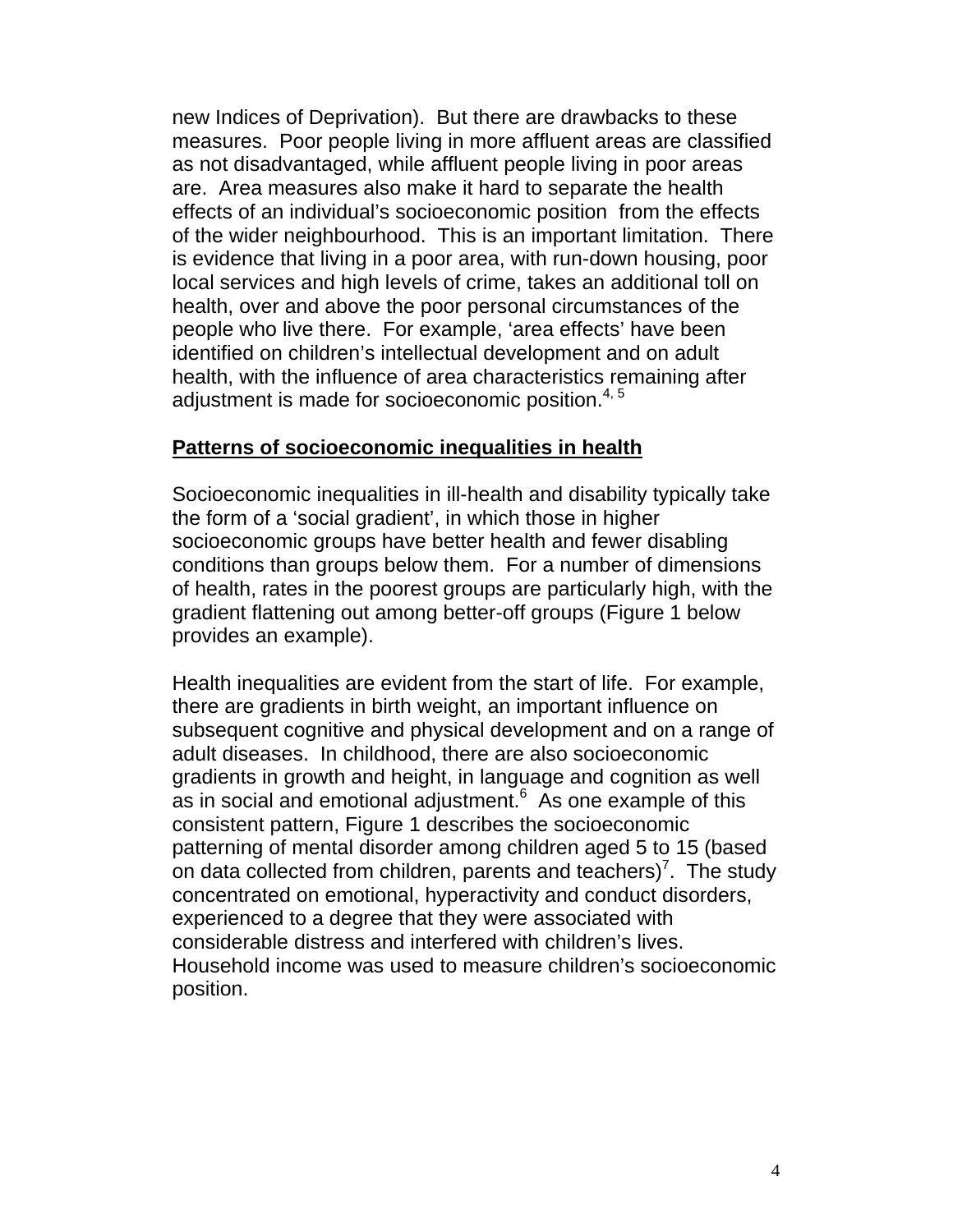**Figure 1: Prevalence of mental disorder in children aged 5-15 by gross weekly household income, Britain, 1999**



Source: Meltzer et al, 2000<sup>7</sup>

Health inequalities persist into adulthood. Figure 2 maps the gradient in self-rated health, a key dimension of health in its own right as well as one which predicts mortality risk.<sup>8</sup> It is based on a question in the 2001 census which asked people to assess their health over the past 12 months as 'good', 'fairly good' or 'not good'. It presents the age-standardised rate of 'not good' health by socioeconomic group, using current occupation (and therefore excluding those who are unemployed or who have never worked).<sup>9</sup>

**Figure 2: Age-standardised rate (per 1000) of self-reported 'not good' health by socioeconomic group (National Statistics Socioeconomic Classification), men and women aged 25-64, Britain, 2001**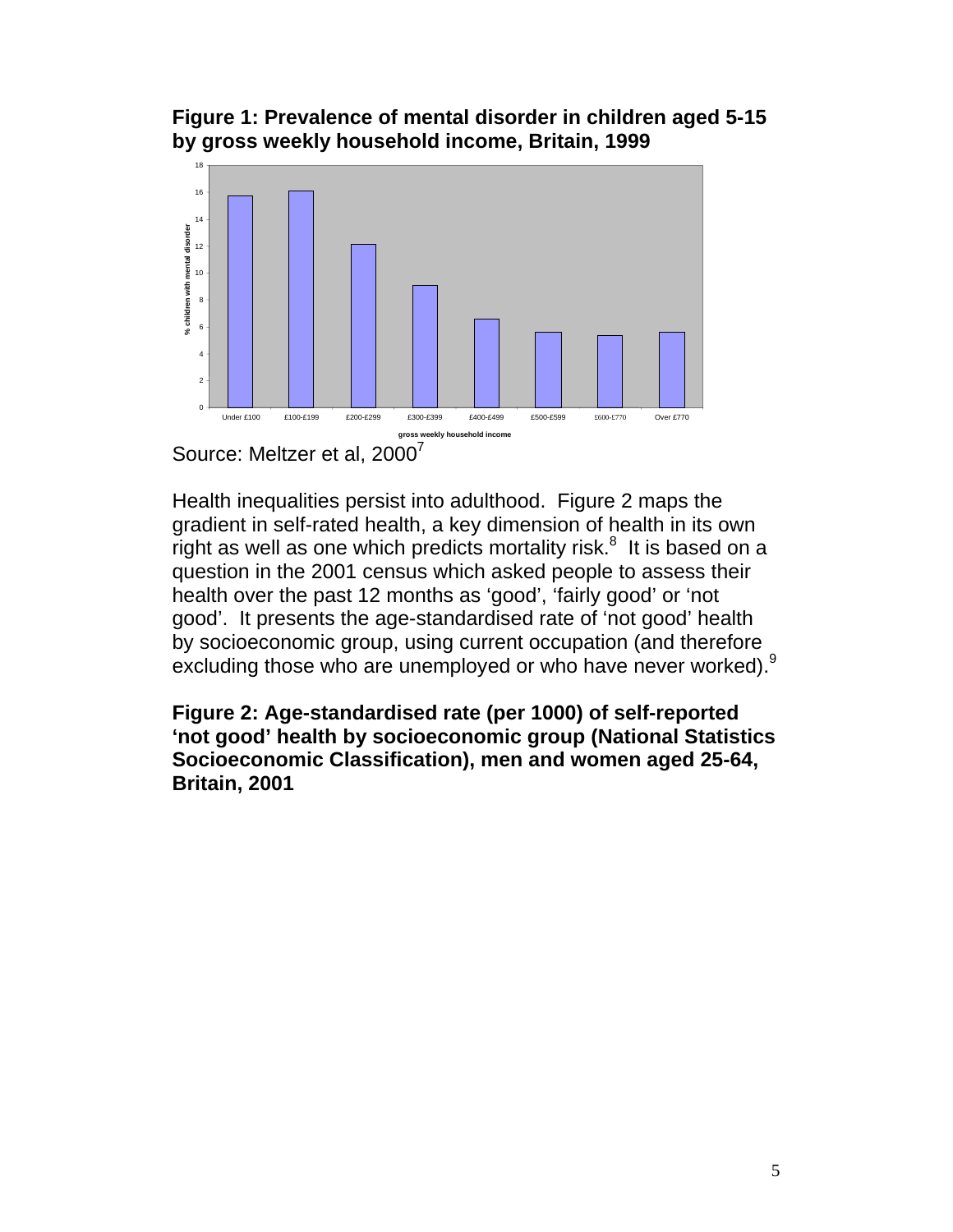



Figure 2 captures a pattern which is repeated for other measures of people's wellbeing, including the experience of long-term illnesses and impairments which limit performance of everyday tasks.10 Social gradients emerge, too, in measures of health functioning, like cognitive and physical function, and psychological wellbeing. $6, 11$  Inequalities in these dimensions of health leave those in poorer circumstances more vulnerable to multiple health difficulties (to 'co-morbidity'). Psychological distress is the most common condition experienced alongside other health problems.<sup>12</sup>

As many people know first-hand, living with illness and impairment makes economic hardship much harder to avoid. Persisting health difficulties, and the discrimination with which they are associated, increases the risk of unemployment, dependency on welfare benefits and long-term poverty.<sup>13, 14</sup> But these risks are not equally shared. Studies suggest that those in higher socioeconomic groups have a better chance of staying in employment in the face of long-term illness and impairment than those in poorer groups.<sup>15,</sup> 16

The inequalities evident throughout life continue into death, with marked gradients in premature mortality (deaths before age 65) and life expectancy. The gradients are less steep for women than for men, in part because the conventional occupation-based index, where women living with men are classified by their partner's occupation, provides a less sensitive measure of women's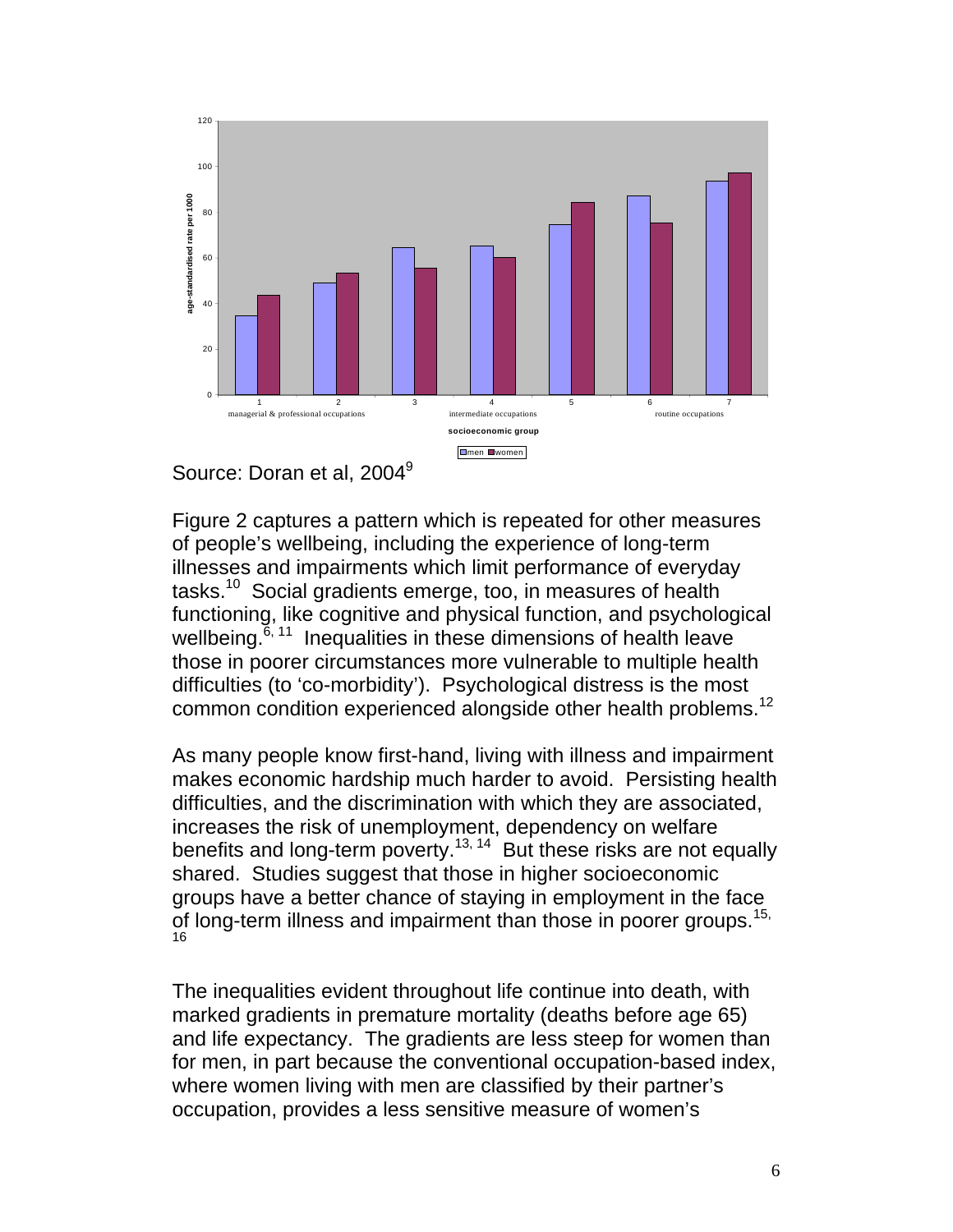socioeconomic position. Studies using measures which provide a more direct measure of living circumstances (based on housing tenure and car ownership, for example) often produce steeper gradients in women's health.<sup>17</sup>

Mortality-based measures of health provide some of the clearest evidence of widening inequalities in health: in life expectancy among men and women and in male mortality, for example. Widening inequalities in these dimensions of health result from the fact that, while the health of poorer groups has improved across the last 3 decades, the rate of improvement has failed to match that achieved by better-off groups. In consequence, the gap between the highest and lowest socioeconomic groups has increased.<sup>18, 19</sup>

Taken together, the evidence points to enduring inequalities in health, both across different dimensions of wellbeing and over the lifecourse. This suggests that health inequalities can not be explained by one single set of risk factors, such as smoking or poor diet. There are gradients in the 'big killers' which strike in later life, like lung cancer and coronary heart disease, and where behavioural factors play an important part. But gradients in health are also evident in younger age groups and for health outcomes which are not lifestyle-related, such as accidental injuries in childhood and psychological distress in adulthood.<sup>18, 20, 21</sup>

#### **Understanding socioeconomic inequalities in health**

Research provides two important insights into the causes of health inequalities. It suggests, firstly, that socioeconomic position affects health indirectly, by influencing a set of intermediary factors which take a more direct toll on health. These factors include environmental exposures and health-damaging behaviours. Environmental risks can be both physical (e.g. poor housing conditions, work-based hazards and pollutants, traffic danger etc) and psychosocial (e.g. unsupportive family relationships, stressful life events). The mix of health-determining factors varies between health outcomes. For example, the social environment plays a larger role in mental illness than in accidental injuries, where the physical environment, and road traffic in particular, is the determining factor.

Secondly, these intermediary factors are unequally distributed,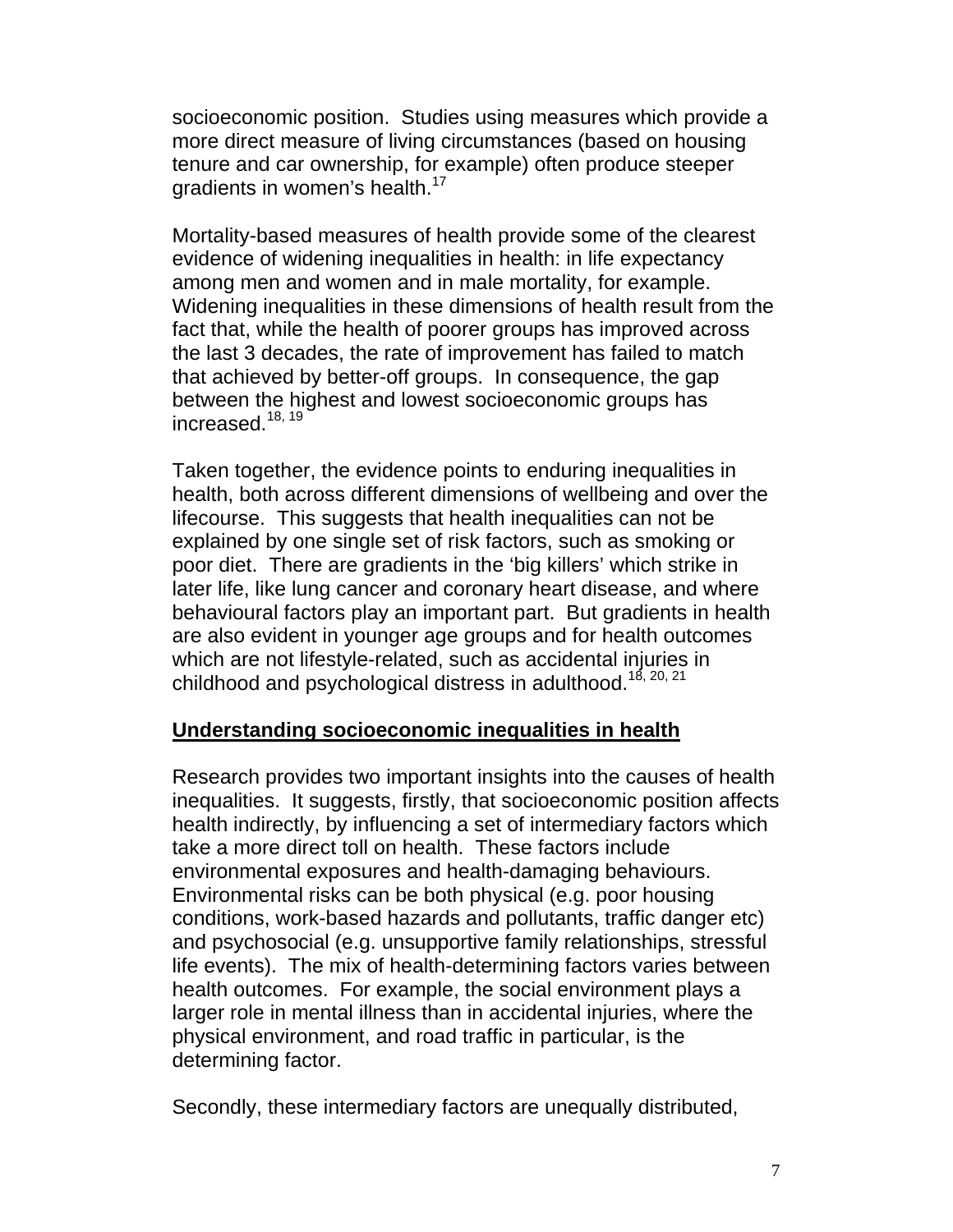with children and adults in poorer circumstances more exposed to health-damaging environments and more likely to engage in health-damaging behaviours. Unequal exposure to health risks starts at conception – and continues throughout life. For example, the effects of poverty are already evident before birth, with the mother's poor nutritional status leaving the unborn child undernourished at this key developmental stage – and vulnerable to chronic diseases, including coronary heart disease, stroke and diabetes, in adult life.<sup>22</sup> Unequal exposure to health risks continues through childhood. For example, children from poorer families are more likely to live in over-crowded homes with limited amenities and play space; they are more likely, too, to experience disrupted family relationships and other stressful life events. $^{23}$ 

Poorer conditions in early life 'cast long shadows forward' over health in adult life. This is graphically illustrated in Figure 3, which draws on a study of children born in 1946 who have been followed up through adulthood. It plots the proportion of these children who were still alive in 2000 according to their socioeconomic position at birth (using their father's occupation). It is based on deaths from age 26, when almost all were still alive, to age 54. Death rates among those born into manual households are double those growing up in non-manual households, an increased risk of death which remained after taking account of adult socioeconomic position.24

#### **Figure 3: Cumulative death rates age 26 to 54 by father's social class at birth among men and women in the 1946 British birth cohort study**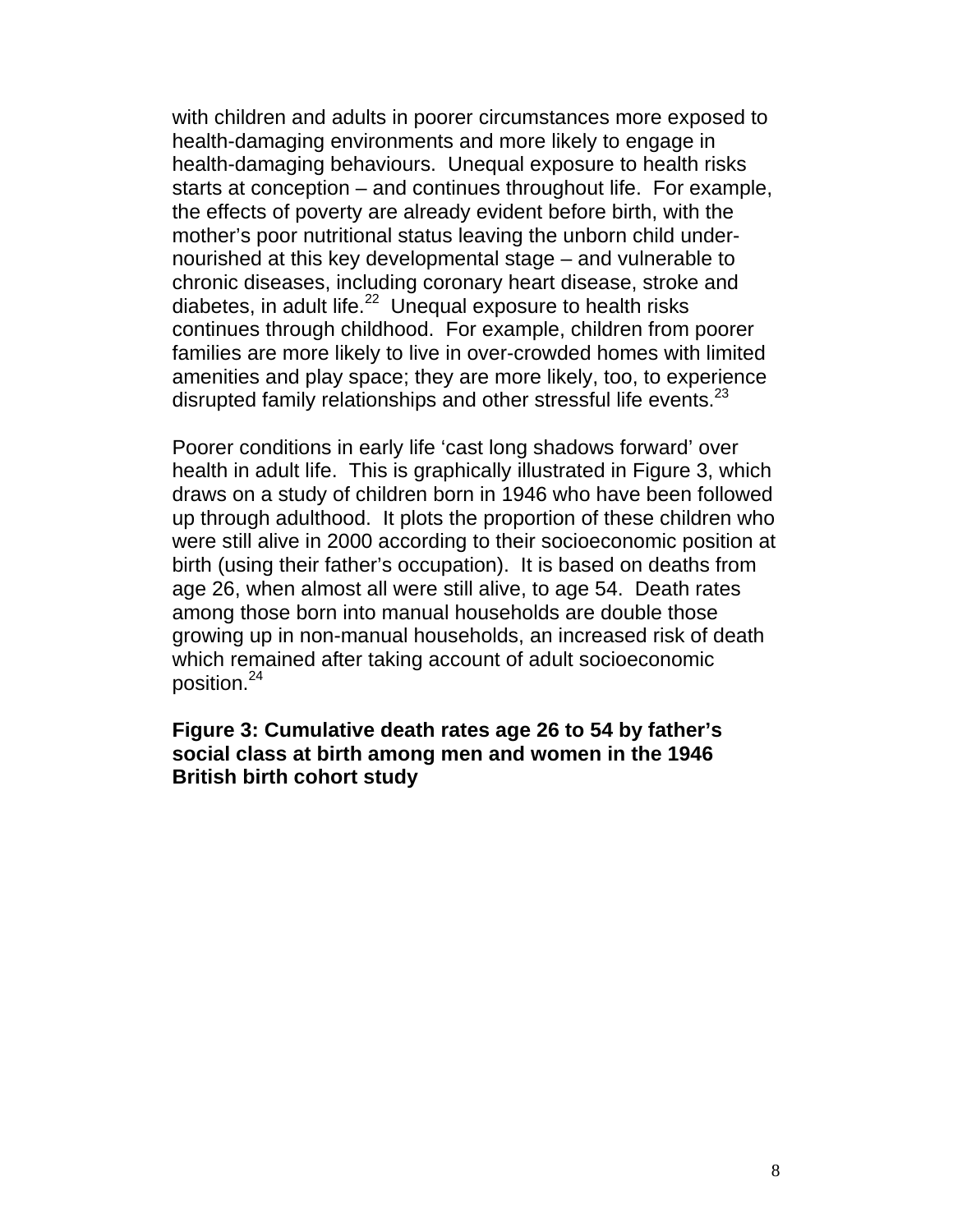

Source: Kuh et al, 2002<sup>24</sup>

But health in adulthood is not only influenced by early circumstances. Conditions in adulthood also matter, with poor adult circumstances contributing to the chances of poor health and premature death over and above the effects of childhood .<br>disadvantage.<sup>6</sup> Again, inequalities in health risk appear to play a major role. One important line of inquiry is pointing to the role of the work environment in the development of coronary heart disease, the major cause of death in the UK.<sup>25</sup> Professional people and senior managers are more likely to exert control over the pace and content of work and be at lower risk of developing heart disease; the greater risk faced by those in routine jobs is linked to the fact they lack control over these key aspects of their working lives. Like environmental risks, there are also gradients in behavioural risks, including poor nutrition, cigarette smoking, and sedentary lifestyles. The socioeconomic gradient in cigarette smoking has been singled out for its contribution to the higher mortality rates in lower socioeconomic groups.<sup>26</sup>

The NHS has an important part to play in reducing inequalities in behavioural risks and in health. But there is evidence that those in higher socioeconomic groups are more likely to benefit from interventions – preventive and therapeutic – which are known to be effective.<sup>27</sup> For example, campaigns to encourage childhood immunization and cancer screening have been found to widen rather than narrow inequalities in uptake. $28, 29$  A major challenge for the health and social care sector is to reduce barriers to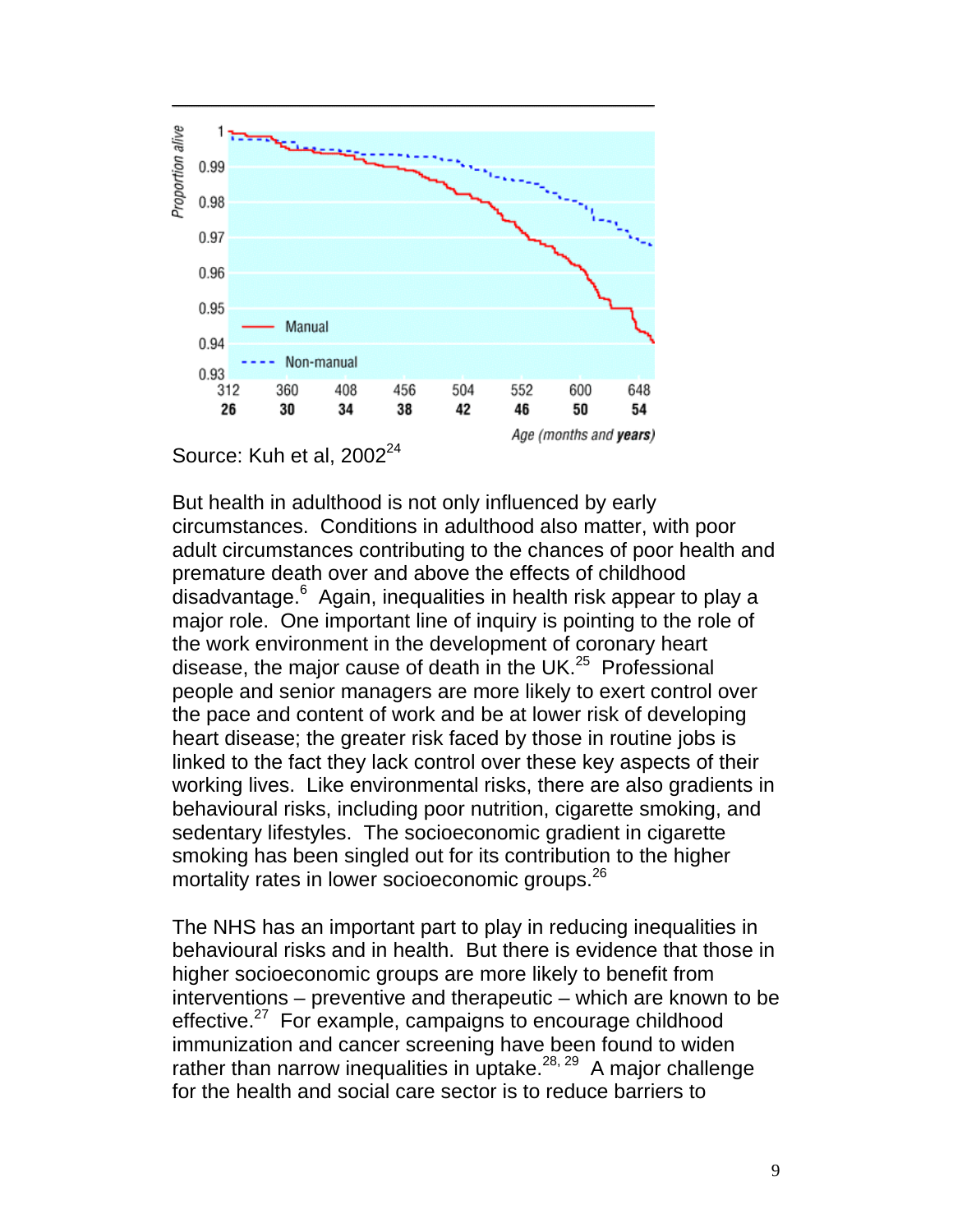accessing services which prevent illness and save lives.

#### **Conclusion**

 $\overline{\phantom{a}}$ 

This report, like the companion report, addresses key aspects of health equity. Here, the focus has been on inequalities in health between socioeconomic groups; the companion report is primarily concerned with inequalities in health and health care between people with disabilities and the wider population.

While the two aspects have been discussed separately, both are integral to the experience of people with long-term illnesses and impairments. Tackling social inequalities in health and tackling social inequalities between disabled and non-disabled people are therefore not alternative goals for public health policy in Britain. Instead, both are central to an effective equity-oriented health strategy.

<sup>&</sup>lt;sup>1</sup> Ryff C.D. & Singer B. (1998) The contours of positive health, *Psychological Inquiry*, 9, 1, 1-28  $^2$  Nerves LX (1997) The Health of Pritcip's Ethnic Minorities: finding from a national summ. I Nazroo J.Y. (1997) *The Health of Britain's Ethnic Minorities: findings from a national survey*, Policy

Studies Institute, London.<br><sup>3</sup> Nezroe L.Y. (2003) The s Nazroo J.Y. (2003) The structuring of ethnic inequalities in health: economic position, racial discrimination and racism, *American Journal of Public Health*, 93, 2, 277-284.

Leventhal T. & Brooks-Gunn J. (2000) The neighbourhoods they live in: the effects of neighborhood residence on child and adolescent outcomes *Psychological Bulletin* 126(2), 309-37.

 $<sup>5</sup>$  Davey Smith G., Hart C., Watt, G., Hole, D. & Hawthorne, V. (1998) Individual social class, area-</sup> based deprivation, cardiovascular disease risk factors and mortality, *Journal of Epidemiology and Community Health*, 52, 399-405. 6

 $K$ uh D., Power C., Blane D. & Bartley M. (2003) Socioeconomic pathways between childhood and adult health. In *A Life Course Approach to Chronic Disease Epidemiology: tracing the origins of ill health from early to adult life* (Eds. D.L. Kuh & Y. Ben-Shlomo), 2nd edition, Oxford University Press, Oxford.

<sup>7</sup> Meltzer H. & Gatward R. with Goodman R. & Ford T. (2000) *The Mental Health of Children and Adolescents in Great Britain,* Office for National Statistics, London*.* <sup>8</sup>

<sup>&</sup>lt;sup>8</sup> Power C., Manor O. & Matthews S. (1999) The duration and timing of exposure: effects of socioeconomic environment on adult health, *American Journal of Public Health*, 89, 7, 1059-1066.

 $9$  Doran T., Drever F. & Whitehead M. (2004) Is there a north-south divide in social class inequalities in Great Britain? *British Medical Journal*, 328, 1043-45.<br><sup>10</sup>Office for National Statistics (ONS) (2002) *Living in Britain: Results from the 2000 General* 

*Household Survey*, The Stationery Office, London.<br><sup>11</sup> Hemingway H., Nicholson A., Stafford M., Roberts R. & Marmot M. (1997) The impact of socioeconomic status on health functioning as assessed by the SF-36 questionnaire, *American Journal* 

*of Public Health*, 87, 9, 1484-90.<br><sup>12</sup>Watt G. (2002) The inverse care law today, *The Lancet*, 360, 252-54.<br><sup>13</sup> Maughan B., Collishaw S., & Pickles A. (1999). Mild mental retardation: psychosocial functioning in adulthood. *Psychological Medicine* 29, 351-366.<br><sup>14</sup>Power C., Stansfeld, S.A., Matthews S., Manor O. & Hope S. (2002) Childhood and adult risk factors

for socioeconomic differentials in psychological distress, *Social Science and Medicine*, 55, 1989-2004.<br><sup>15</sup>Bartley M. & Owen C. (1996) Relation between socioeconomic status, employment, and health

during economic change, 1973-93, *British Medical Journal*, 313, 445-9.